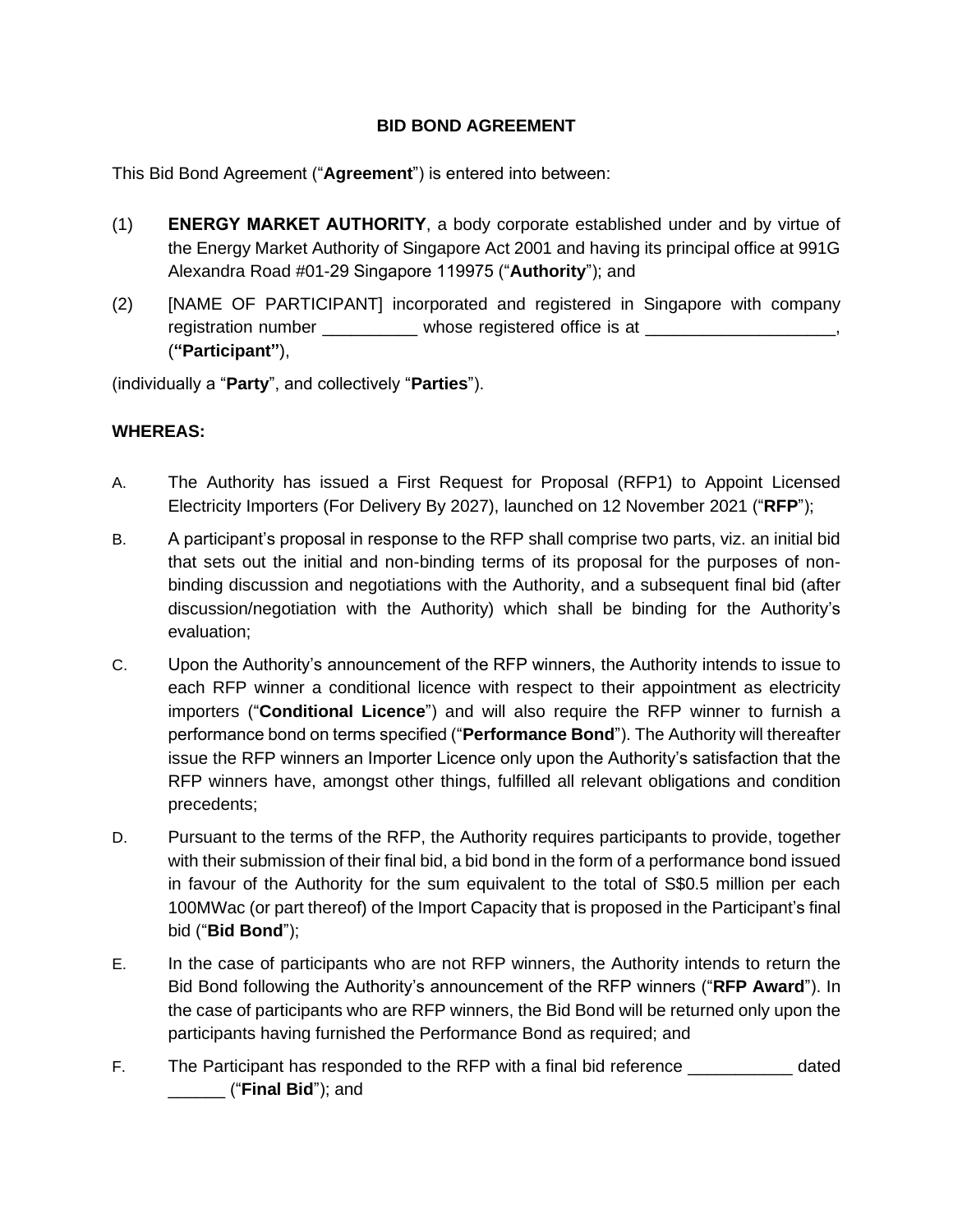G. The Parties agree to comply with the following terms set out therein, to provide the Bid Bond as aforementioned.

### **NOW IT IS HEREBY AGREED AS FOLLOWS:**

#### **1. Issuance of Bid Bond**

- 1.1 In consideration of the Authority's review and consideration of the Final Bid, the Participant agrees to provide, together with and at the same time as its submission of the Final Bid, the Bid Bond as security for the due and faithful performance by the Participant in relation to its submission of the Final Bid.
- 1.2 The Bid Bond shall be in the form of an irrevocable on-demand performance bond for a sum equivalent to the total of S\$0.5 million per each 100MWac (or part thereof) of the Import Capacity that is proposed in the Final Bid ("**Maximum Amount**"), to be issued in favour of the Authority by a local bank, wholesale bank, qualifying full bank or full bank or insurance company approved by Monetary Authority of Singapore in the prescribed form as set out in **ANNEX A** (or in any other form that may be expressly agreed upon in writing by the Parties).
- 1.3 The Participant undertakes:
	- (a) to procure that the validity of the Bid Bond shall be for at least from the date of submission of its Final Bid until the date of the RFP Award (or for any longer period as may be reasonably requested by the Authority); and
	- (b) to promptly procure any necessary extension(s) and/or replacement(s) of the Bid Bond where necessary and/or where so reasonably requested by the Authority, and to promptly provide the Authority with the relevant documents evidencing the same.
- 1.4 The Participant expressly agrees that the Authority shall, at any time and at its sole and absolute discretion, be entitled to call on the Bid Bond for the Maximum Amount (or any part thereof), should the Authority be of the view that the Participant has failed to carry out its due and faithful performance in relation to its submission of the Final Bid. This includes, but is not limited to:
	- (a) the Participant withdrawing its Final Bid;
	- (b) the Participant amending the terms of its Final Bid, before the RFP Award;
	- (c) the Participant having, in full or in part, and for any reason due to the Participant, refused or failed to carry out any obligation or condition precedent required by the Authority in order for the Participant to be awarded the Conditional Licence or the Importer Licence(if the Participant is so awarded the RFP), especially when the Performance Bond has not been furnished; or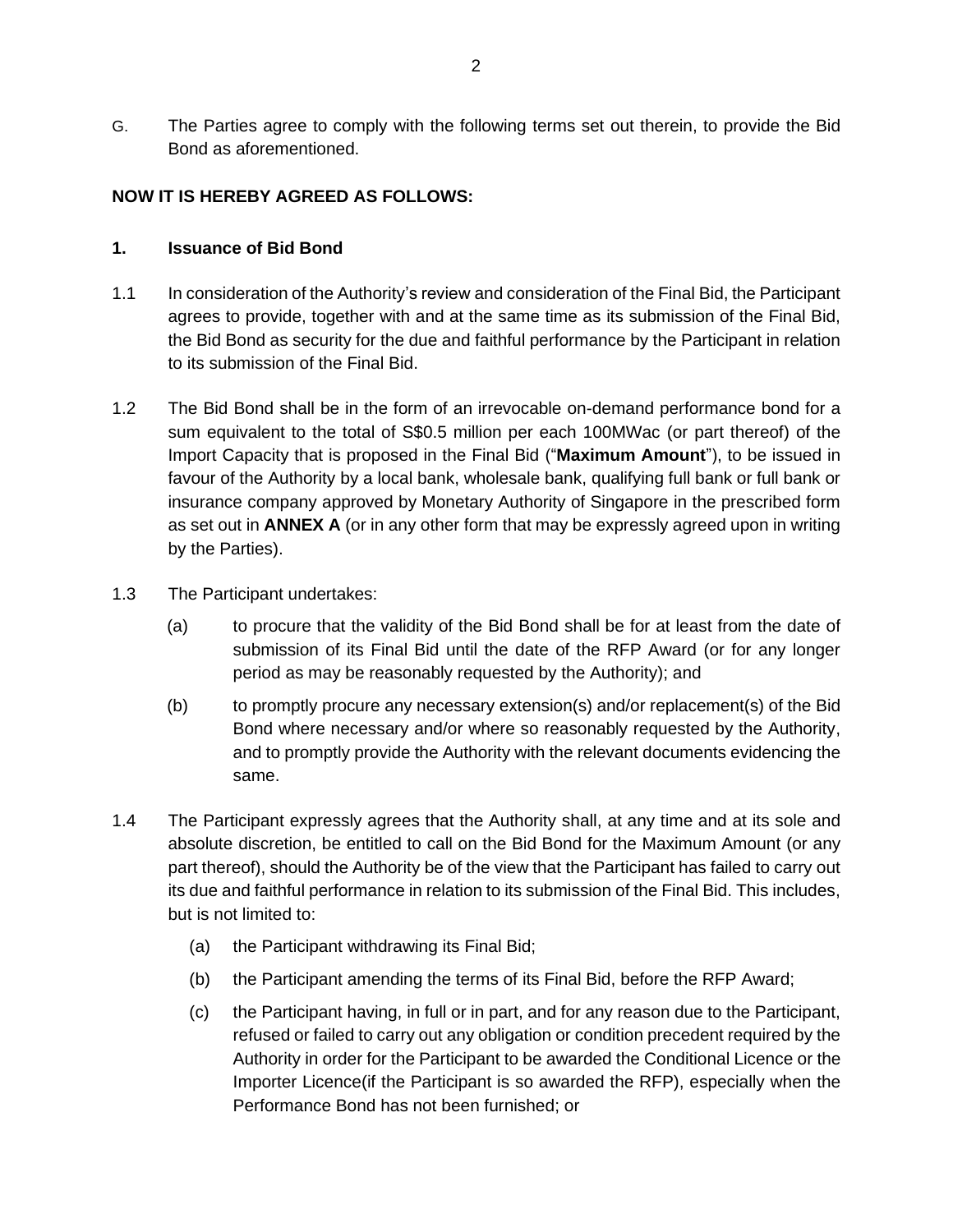- (d) the Participant having, in full or in part, and for any reason whatsoever, rejected or failed to accept the terms or conditions of the Conditional Licence or Importer Licence awarded by the Authority (if the Participant is so awarded the RFP), especially when the Performance Bond has not been furnished.
- 1.5 The Bid Bond shall be returned to the Participant after the date of the RFP Award, unless the Participant is awarded the RFP in which case the Bid Bond shall be retained by the Authority and returned only upon the Participant having furnished the Performance Bond as required.

### **2. General**

- **2.1 Interpretation.** Capitalised terms in this Agreement shall bear the same meaning as those defined in RFP, save where otherwise expressly defined herein.
- **2.2 Assignment and other dealings.** Neither Party shall assign, transfer, mortgage, charge, subcontract, declare a trust over or deal in any other manner with any of its rights and obligations under this Agreement.

# **2.3 Entire agreement.**

This Agreement constitutes the entire agreement between the Parties with respect to the Participant's obligation to provide the Bid Bond as required, and supersedes and extinguishes all previous agreements, promises, assurances, warranties, representations and understandings between them, whether written or oral, relating to its subject matter.

- **2.4 Variation.** No variation of this Agreement shall be effective unless it is in writing and mutually agreed upon by Parties.
- **2.5 Waiver.** No failure or delay by a Party to exercise any right or remedy provided under this agreement or by law shall constitute a waiver of that or any other right or remedy, nor shall it prevent or restrict the further exercise of that or any other right or remedy. No single or partial exercise of such right or remedy shall prevent or restrict the further exercise of that or any other right or remedy.

### **2.6 Notices**

(a) Any notice or other communication given to a Party under or in connection with this agreement shall be in writing and shall be sent by way of e-mail to the following:

### **The Authority:**

E-mail address: *[regional\\_grids@ema.gov.sg](mailto:regional_grids@ema.gov.sg)*

Attention: Energy Connections Office

**The Participant:**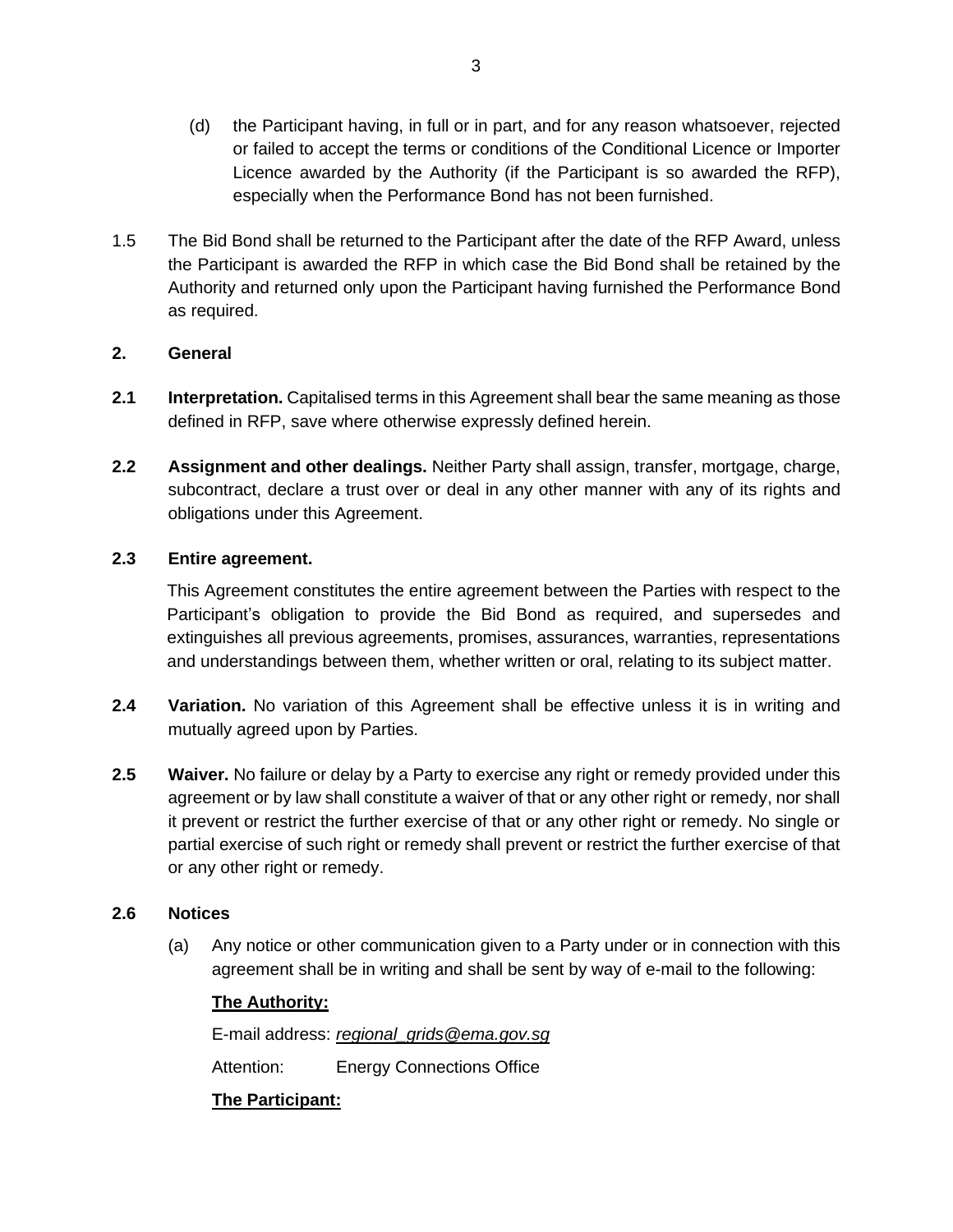E-mail address: **[E-MAIL]** 

Attention: [NAME]

- (b) Save as otherwise provided for in this Agreement, any notice or communication sent by way of e-mail shall be deemed to have been received at the time of transmission of the e-mail.
- (c) If deemed receipt under Clause 2.6(b) occurs outside of Business Hours, it shall be deferred until Business Hours resume. For the purposes of this Clause 2.6(c), Business Hours shall mean 9.00am to 5.00pm and shall exclude Saturdays, Sundays and public holidays in Singapore.
- (d) This clause does not apply to the service of any proceedings or other documents in any legal action or other method of dispute resolution.

# **2.7 Third party rights**

This Agreement does not give rise to any rights under the Contracts (Rights of Third Parties) Act 2001 to enforce any term of this Agreement.

### **3. Governing law**

This Agreement and any dispute or claim (including non-contractual disputes or claims) arising out of or in connection with it or its subject matter or formation shall be governed by and construed in accordance with the laws of the Republic of Singapore.

### **4. Jurisdiction**

Each Party to this agreement irrevocably agrees that the courts of Singapore shall have non-exclusive jurisdiction to hear, settle and/or determine any dispute, controversy or claim (including any non-contractual dispute, controversy or claim) arising out of or in connection with this Agreement, including any question regarding its existence, validity, formation or termination. For these purposes, each Party irrevocably submits to the nonexclusive jurisdiction of the Singapore courts.

Signed by [NAME OF AUTHORISED SIGNATORY] [title] for and on behalf of